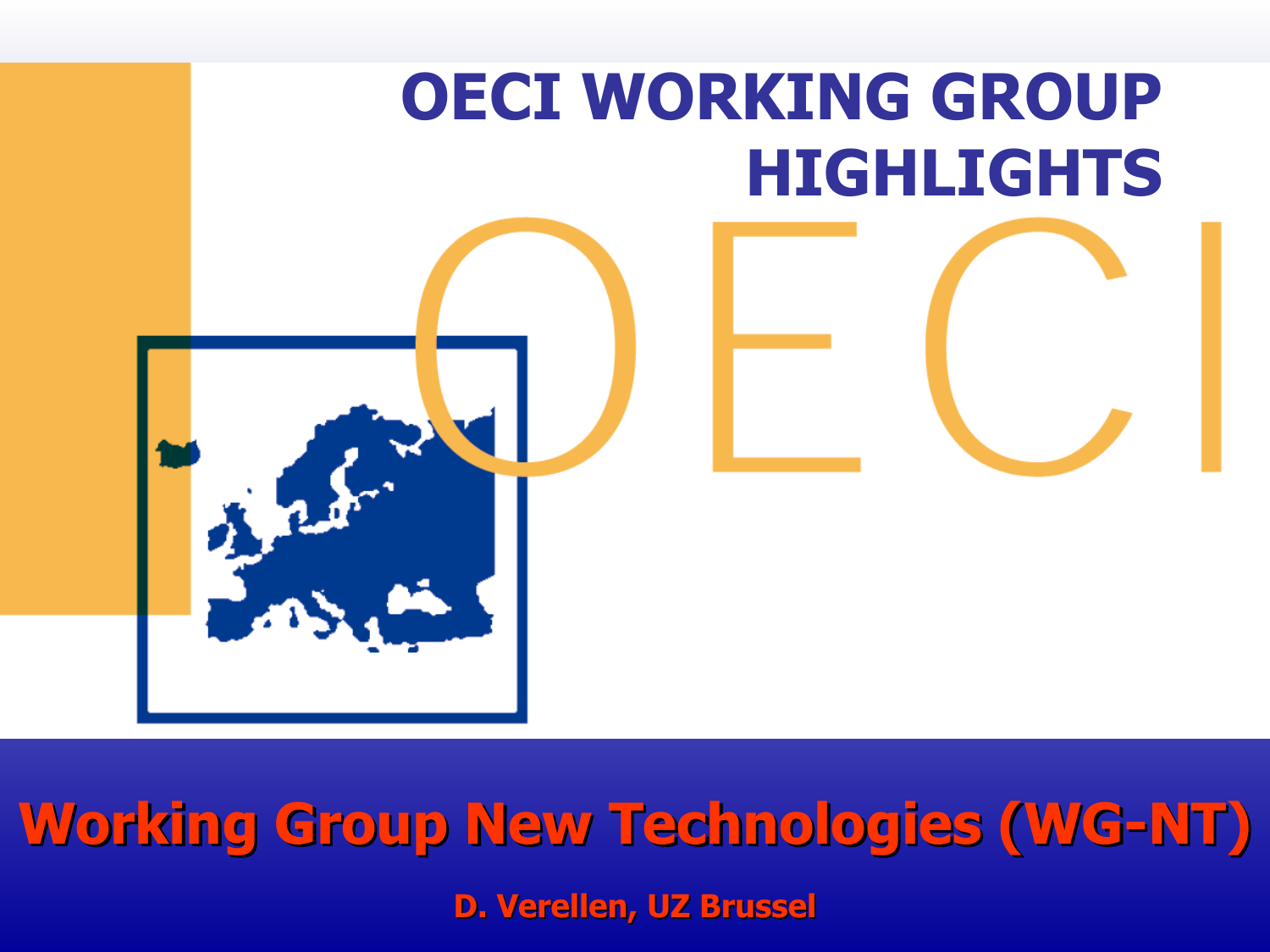

#### **WG-NT MISSION**



- *Creating a NETWORK of EXCELLENCE, creating research clusters bridging dif ging different centres and disciplines*
- *CONSENS as a starting point arting point: "COllaborative Network of ReSearch Cl arch Clusters for Enhanced Dissemination semination of New Technologies in European Centre ropean CentreS needed to Generate Evidence of Improved Outcome"*

 *NOT directly focusing on research itself, but structuring collaborative efforts*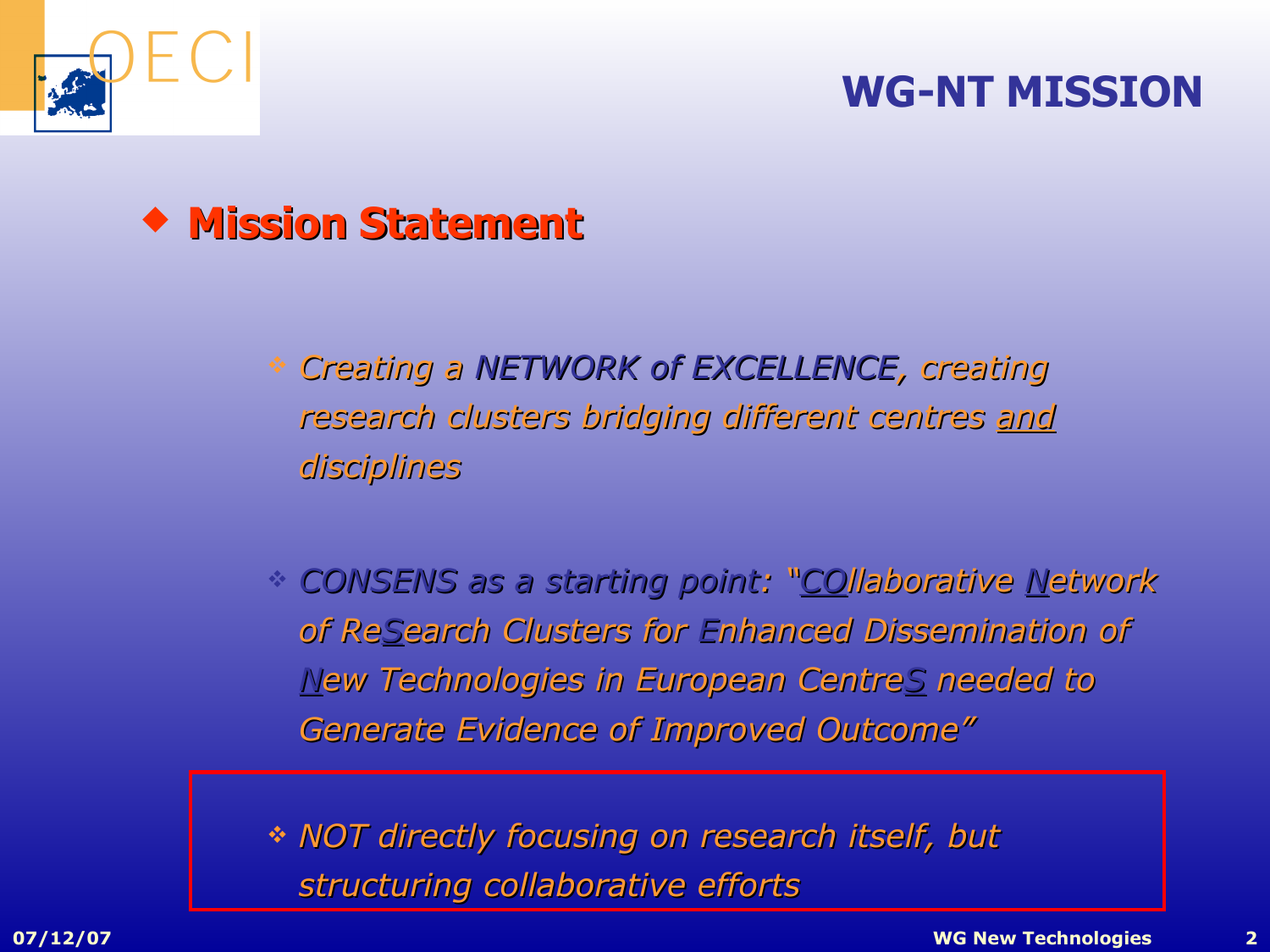#### **WG-NT MISSION**





 **Improving cancer research by creating clusters in new technologies, surpassing specific disciplines .**

- **Supporting multi-disciplinary translational research, focussing on relevant new technologies, aimed at the development of improved patientoriented strategies from prevention to diagnos diagnosis and treatment.**
- **Accelerating the translation of EXISTING RESEARCH into clinical applications**
- **Providing a framework/infrastructure, aimed at validating new technology, particularly in view of clinical trials**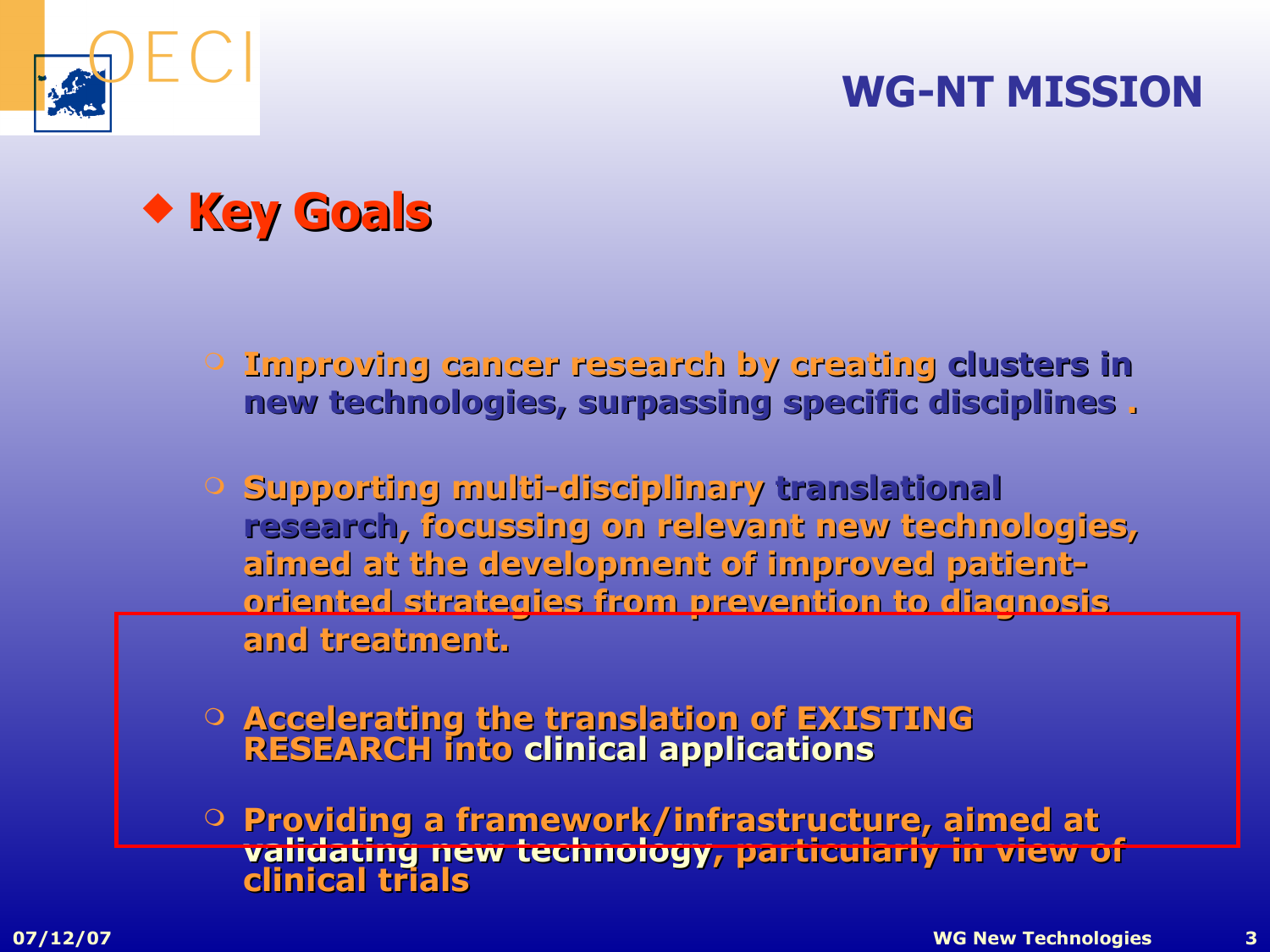

#### **WG-NT MISSION**

## **Benefits to efits to OECI Community**

- **A faster and more cost-effective integration of "New Technologies" into clinical practice**
- **Create a general platform for QA and data communication to facilitate clinical trials**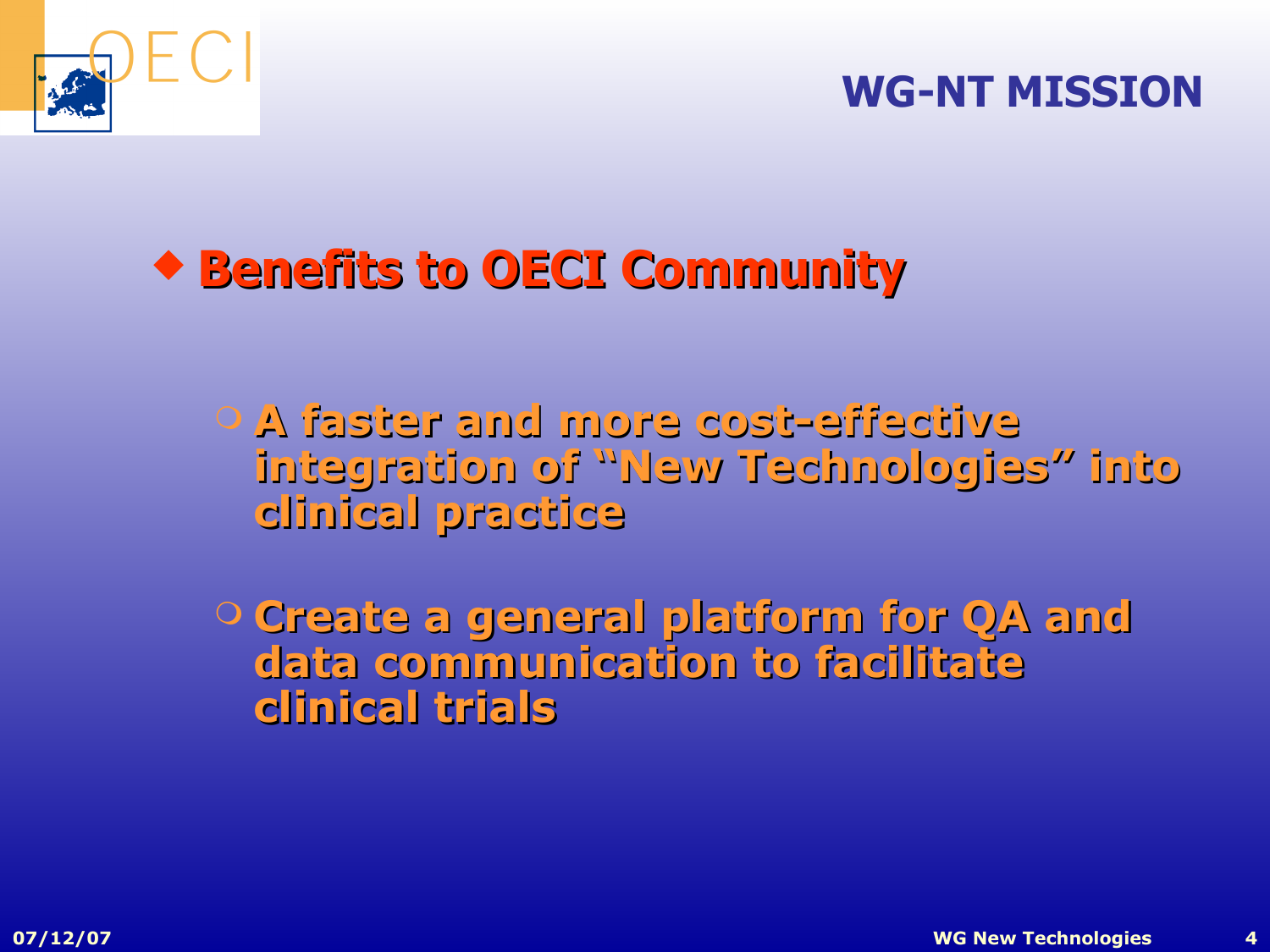

- **Activity/Project Description**
	- **A data base with key-persons linked to keyactivities in OECI member centres has been established**
	- **However, …**
	- **Motivating individual OECI members to actively participate is hampered by POOR VISIBILITY of OECI**
		- \* "what's the direct return for my centre/department?"
		- \* Competition with many on-going "small circle, specialization-based" collaborations (often with direct return!!)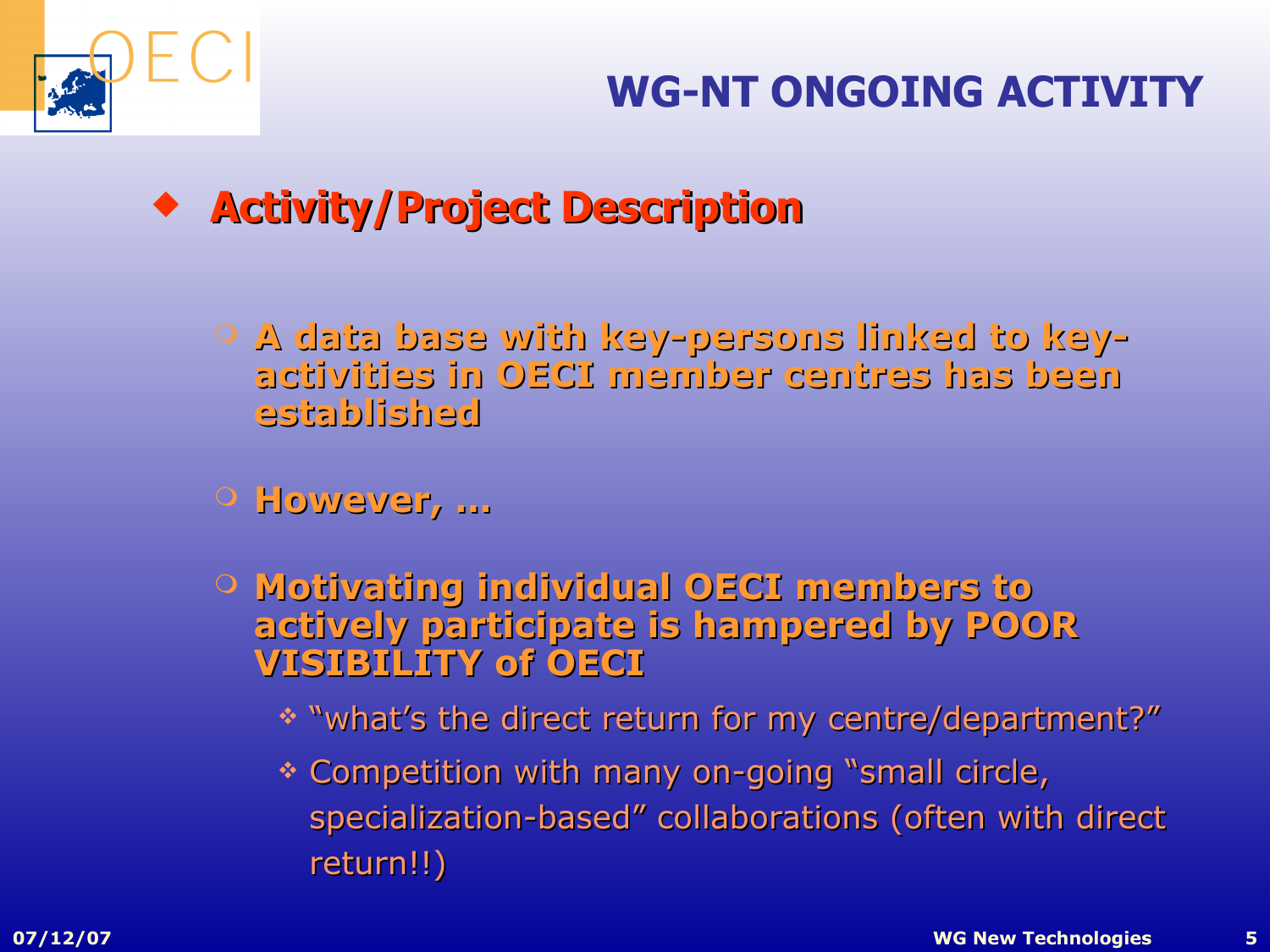

## **WG-NT ONGOING ACTIVITY**

**\*** Activity/Project Description

#### **Examples:**

 **2002-2003: attempt to establish database database on research clusters among OECI members in preparation of EoI FP6 "CoTeCanc" (13/66 "responses").**

*Resulted in a participation with EuroMedIm*

- **2003: Core group meeting in Brussels (9/66 centres attending of which 2 non-OECI members)**
- **2004-2005: 5 workshops!** *White paper "CONSENS" with core group members*
- **2006: Proposal for COST based on CONSENS**
- **07/12/07 WG New Technologies 6 2007: new call for collaborative effort FP7 (only 5 responses for workshop)**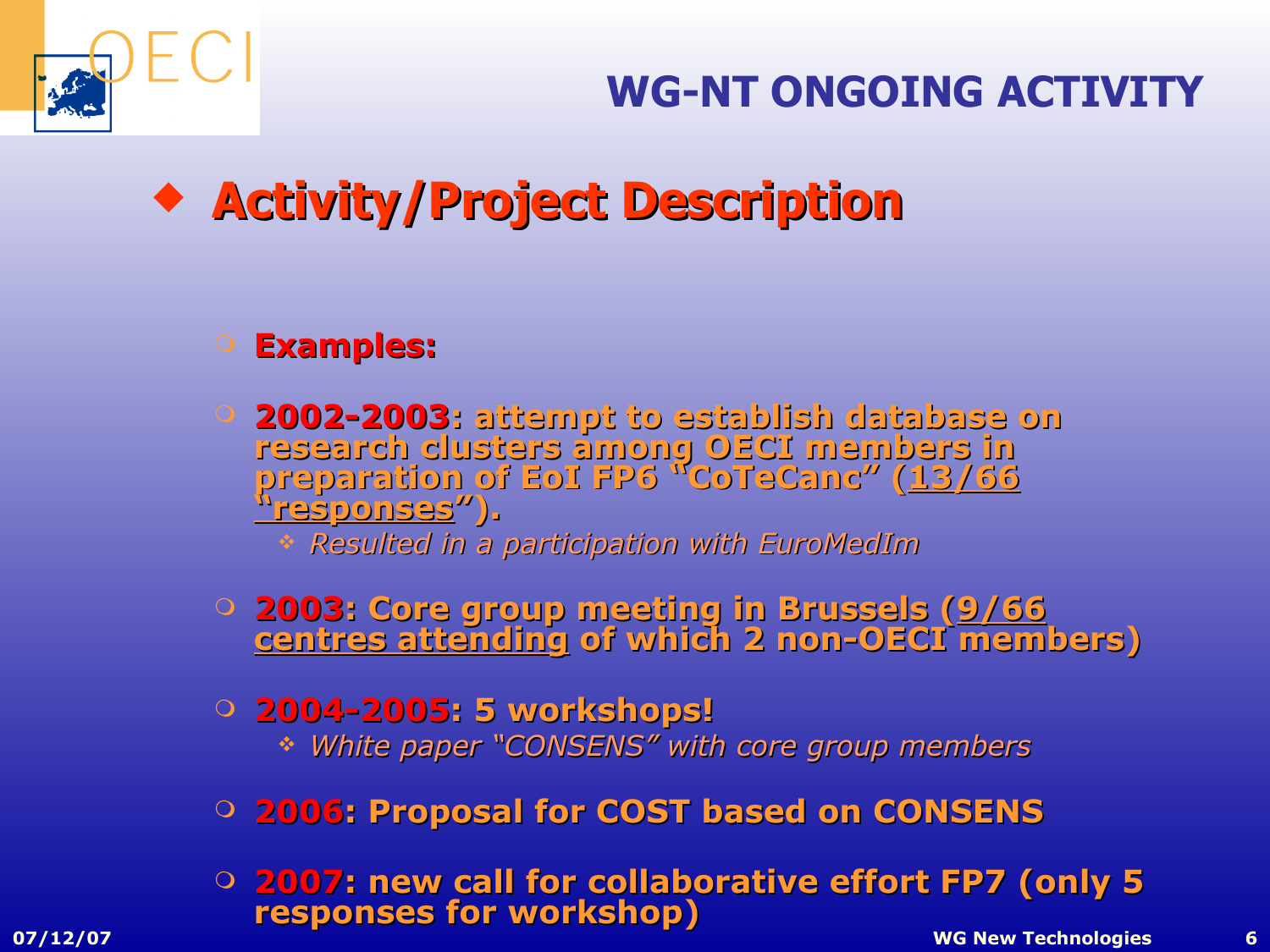

#### **WG-NT COMPOSITION**

### **WG Participants**

#### **Core group members**

- *UZ Brussel, Brussels:* D. Verellen
- *Charité, Berlin:* J. Schlenger
- *DKFZ, Heidelberg:* W. Schlegel, G. Hartmann
- *Gliwice, Poland:* B. Maciejewski
- *Princess Royal Hospital, Hull:* A. Beavis
- *San Raffaele, Milano:* C. Fiorino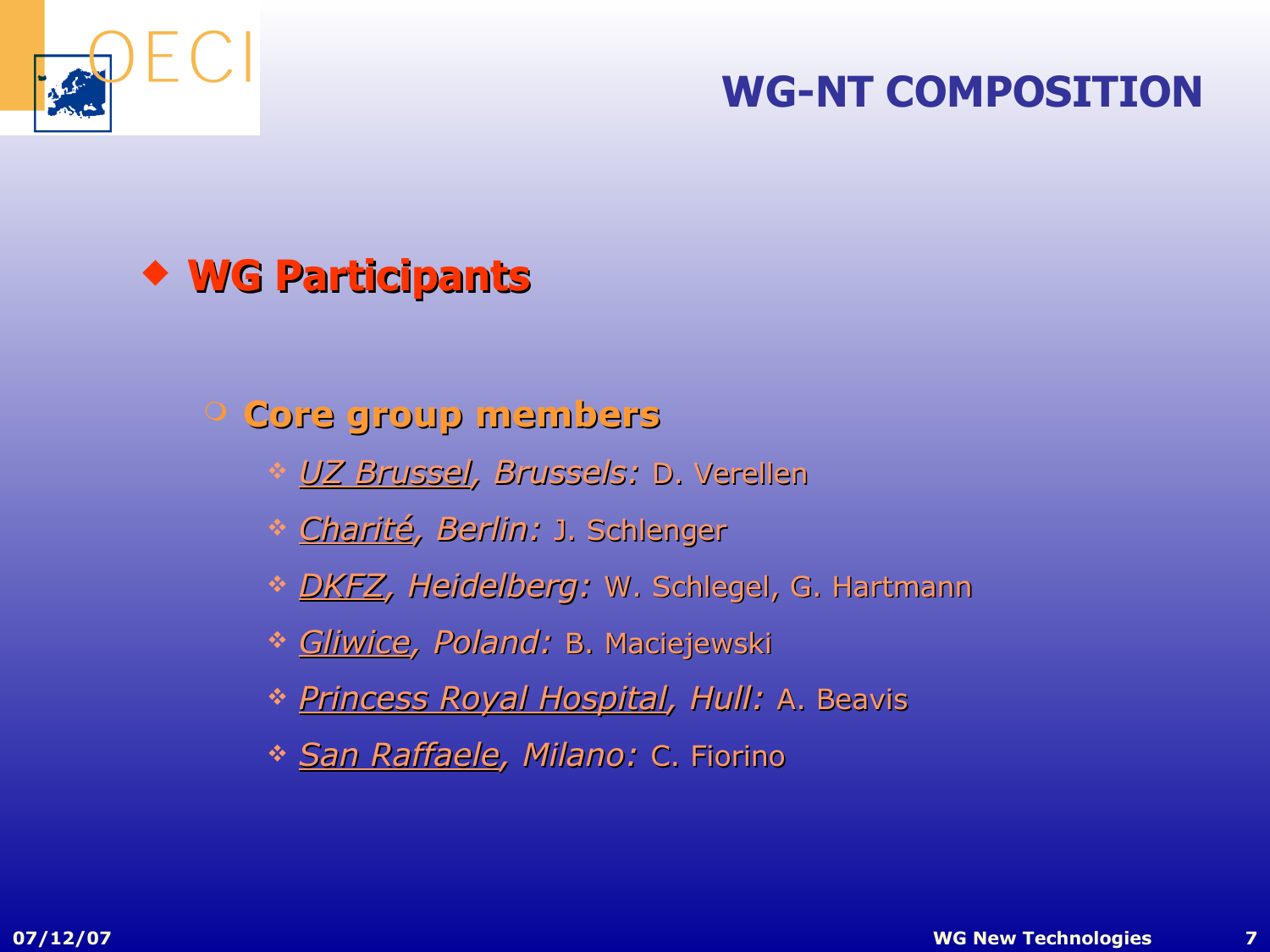

#### **WG-NT COMPOSITION**

## **WG Participants**

**Participants last workshop (June 13th , 2007)**

- *UZ Brussel, OECI:* D. Verellen
- *ESTRO-EQUAL:* M. Tomsej, V. Grégoire
- *St Raffaele (Milano):* C. Fiorino
- *Istituto di biostrutture e bioimmagini C.N.R. (Napoli):* R. Pacceli
- \* National Institute of Oncology (Budapest): Z. Takacsi-Nagy
- *St. Catherine (Avignon):* N. Pourel
- *Institute of Oncology (Sr. Kamenica):* B. Petrovic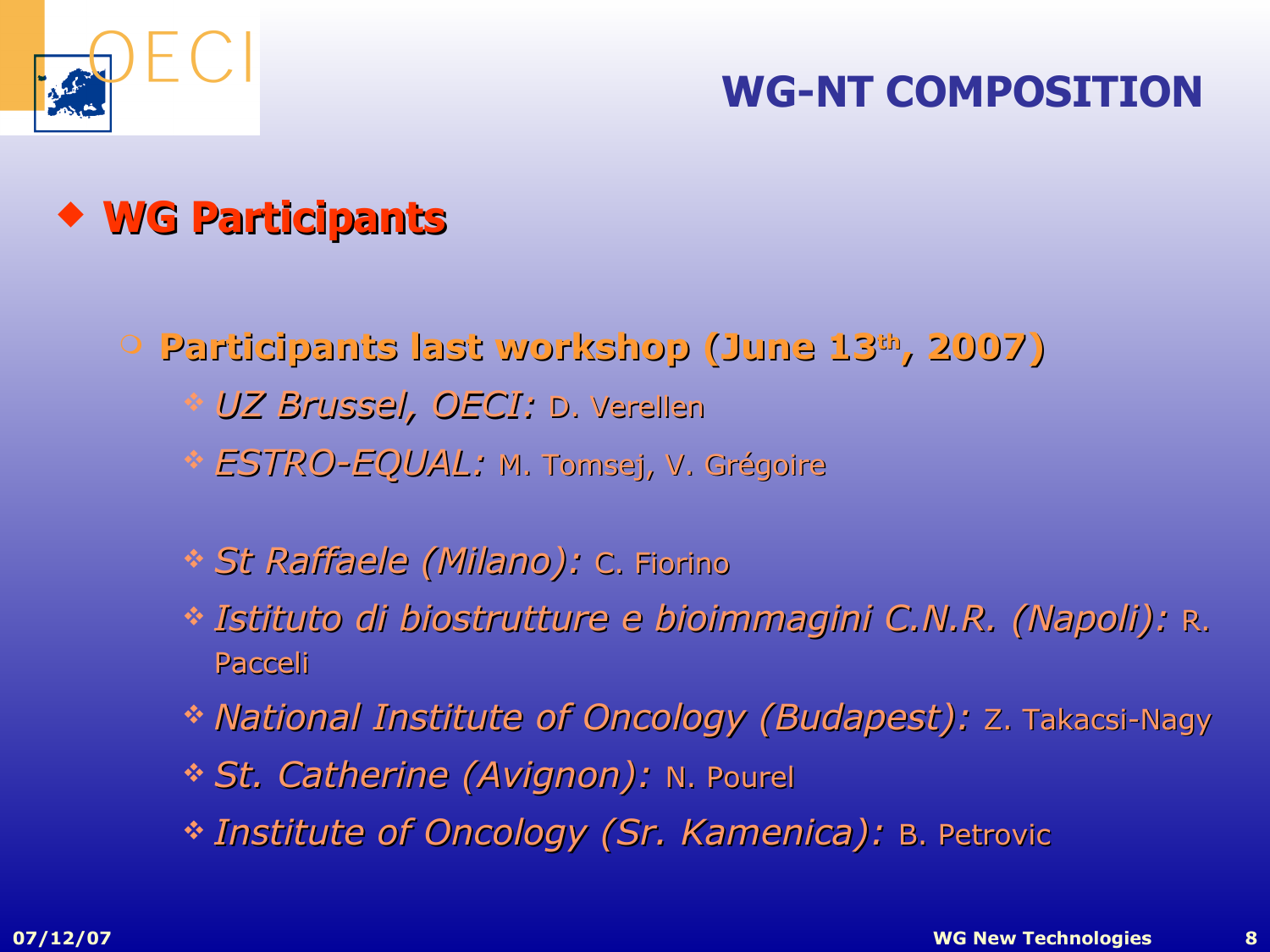## **WG-NT ACTIVITY ROADMAP**

**Clearly the top-to-bottom approach does not** 

## **function**

- **Radiotherapy currently used as a seed, to create the structure for a network**
- **Rationale:**
	- *Radiotherapy is in a continuous ev nuous evolution, olution, which hampers randomi s randomized trials ed trials to prove the clinical clinical benefit of new technologies*
	- *Careless implementation ntation of new technologies technologies will result in bad results, (re)introducing a bad reputation (e.g. current situation in France) France)*
	- *Radiotherapy-arm in most clinical clinical trials IS NOT STATE-OF-THE-ART radiotherap adiotherapy*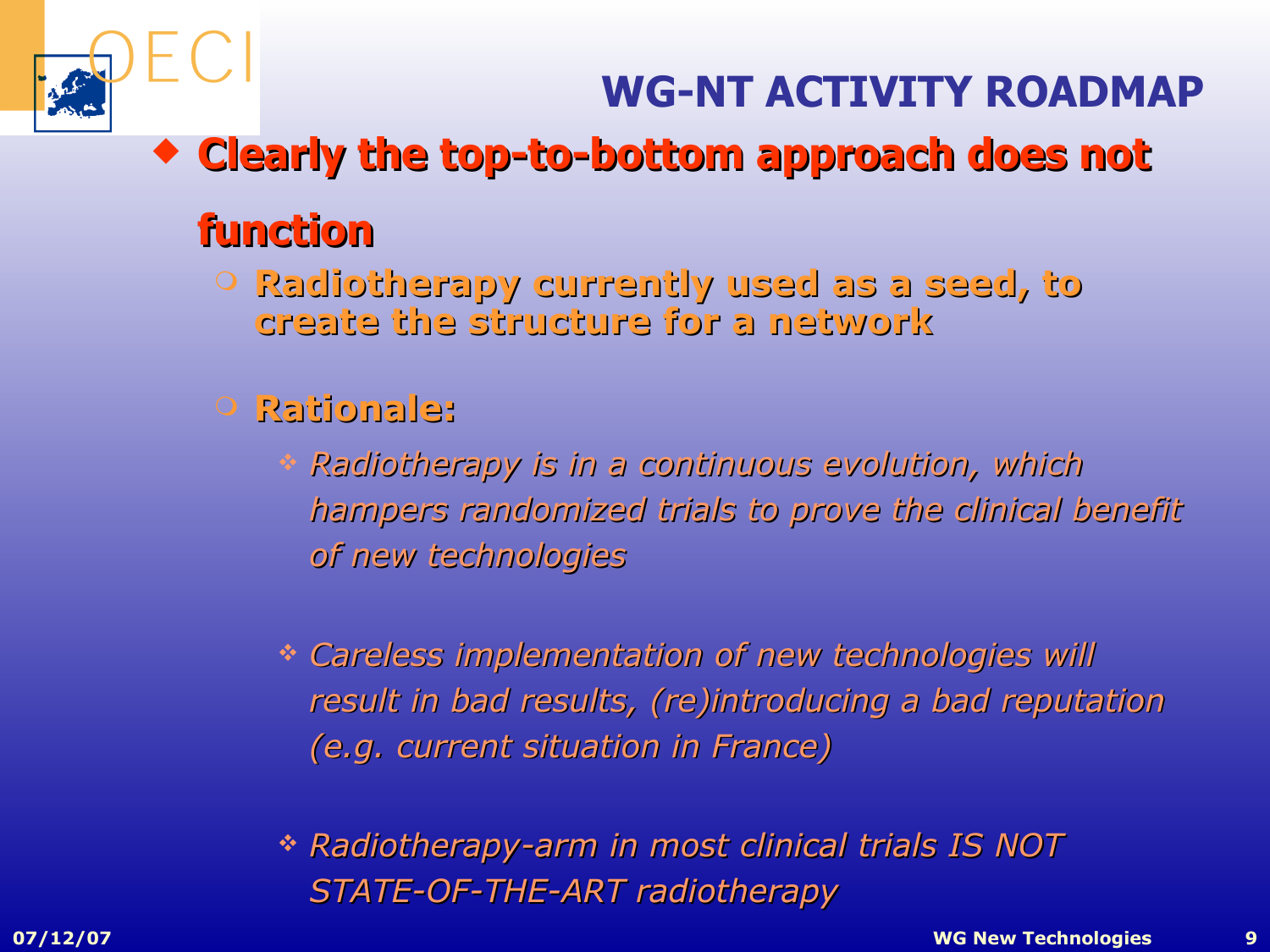

## **★ 3 tracks are being followed:**

- **External audits in RT, possible input in WGA, accreditation for clinical trials**
- **Previous work on "CONSENS" will be applied into BIRTH project, F oject, FP7**
- **Collaboration with ESTRO-EQUAL in generating a QA-label of radiotherapy techniques to be used for clinical trials.**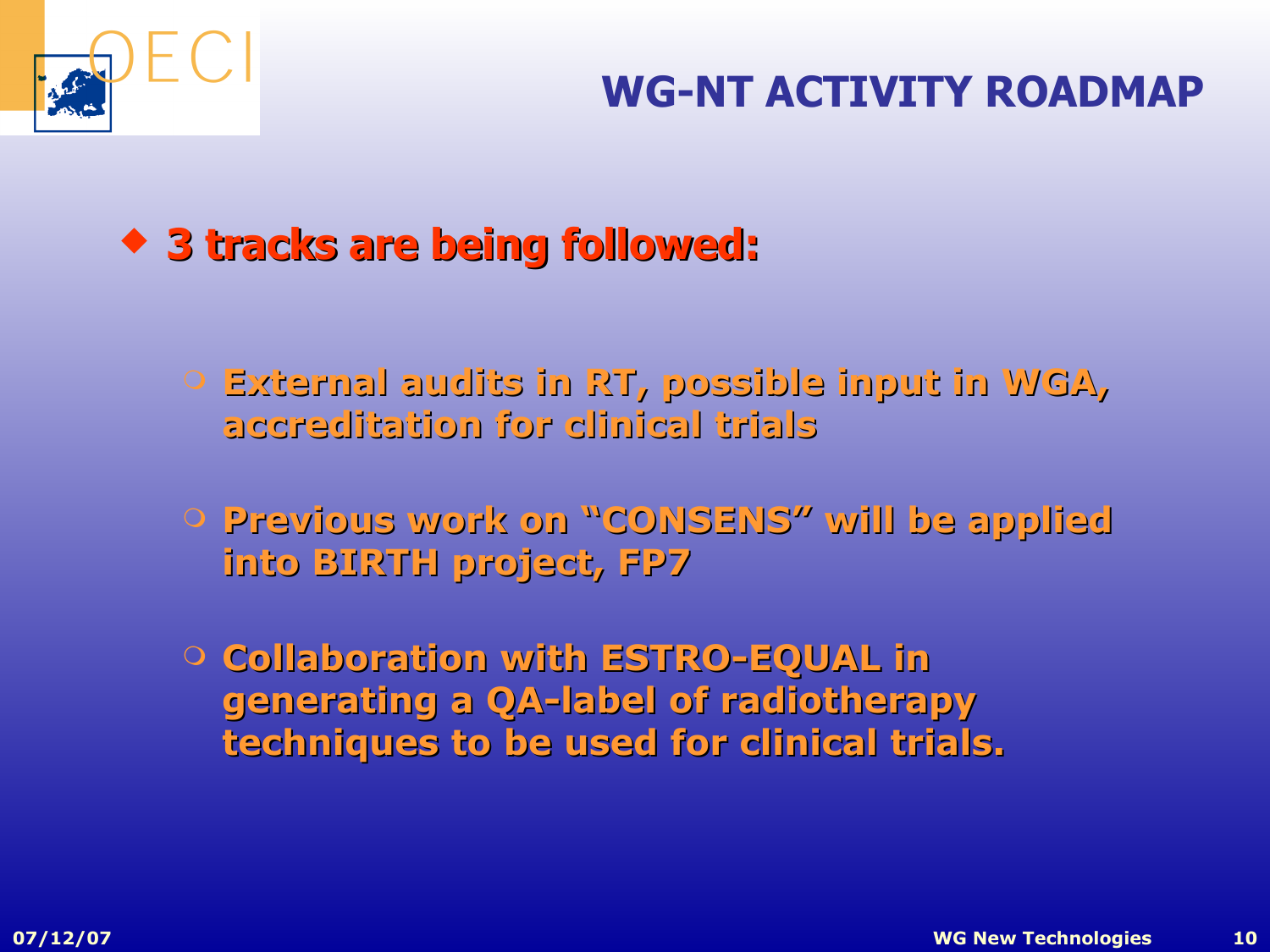

## **BIRTH project:**

- *Biological and Innovative combination with RadioTHerapy*
- *FP7, HEALTH-2007- TH-2007-2.4.1-9: Innov 9: Innovative combination e combination clinical trial inical trials for multimodal therapy*
- *"Collaborativ Collaborative efforts combining nov orts combining novel radiation therapy strategies ategies with either chemother th either chemotherapy, immunotherapy and/or biological- biological-based therapy strategies in a phase I or II setting should result in improving quality of life and/or survival of patients suffering from cancer"*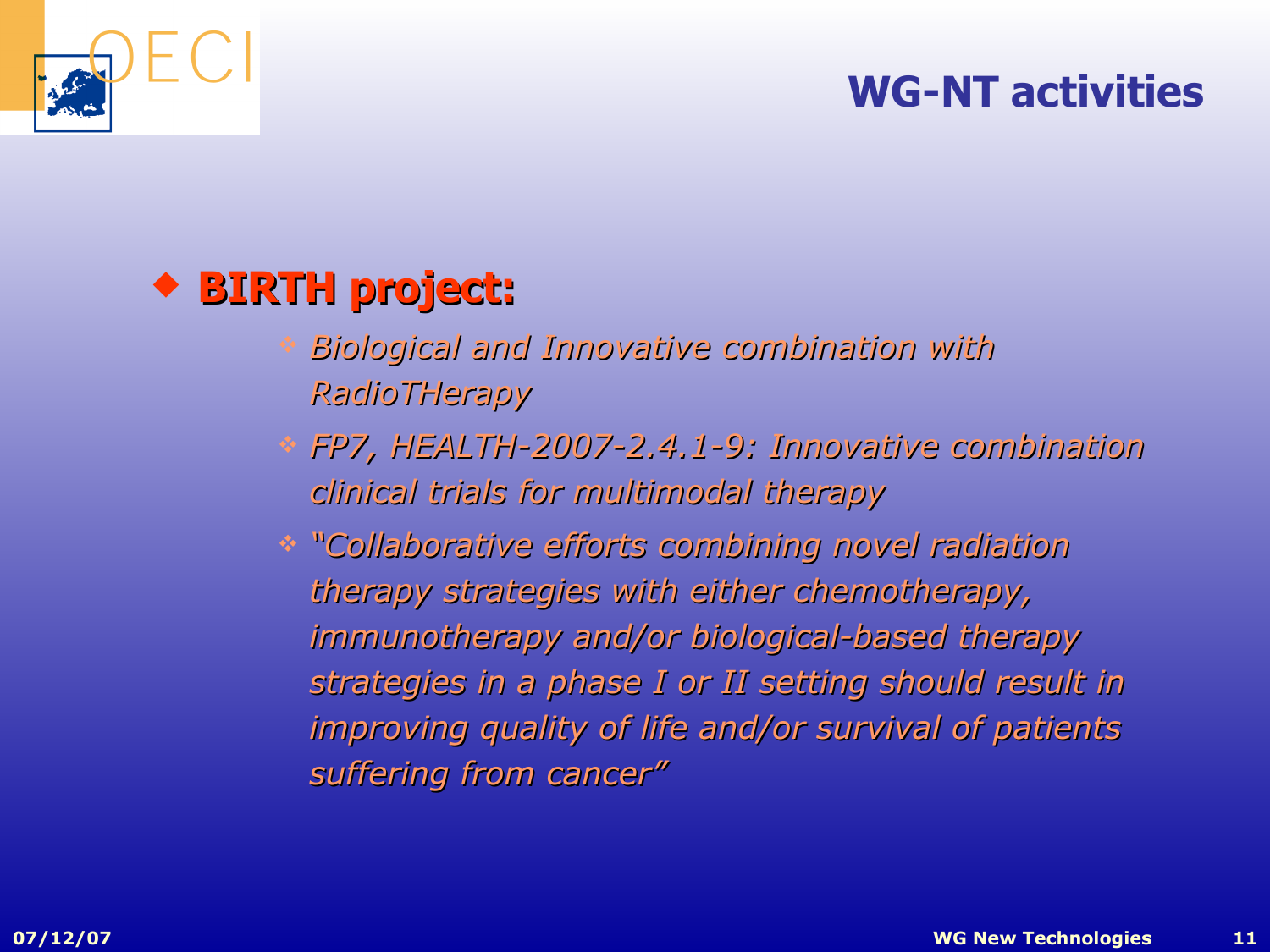

- **Birth projec Birth project (cont'd): 11 WP:** *WP1: General General and scientific management* **Coordinator: IGR**
	- **Pre-clinical**
		- *WP2: Radiation biological modifiers* **Coordinator: NKI**
		- *WP3: Multimodal receptor receptor targeting*
			- **Coordinator: Dresden/DKFZ**
	- **Clinical**
		- *WP4: Phase I and I/II clinical trials*
			- **Coordinator: Leuven / EORTC**
		- *WP5: Phase II clinical trials*
- **07/12/07 WG New Technologies 12 Coordinator: Leuven**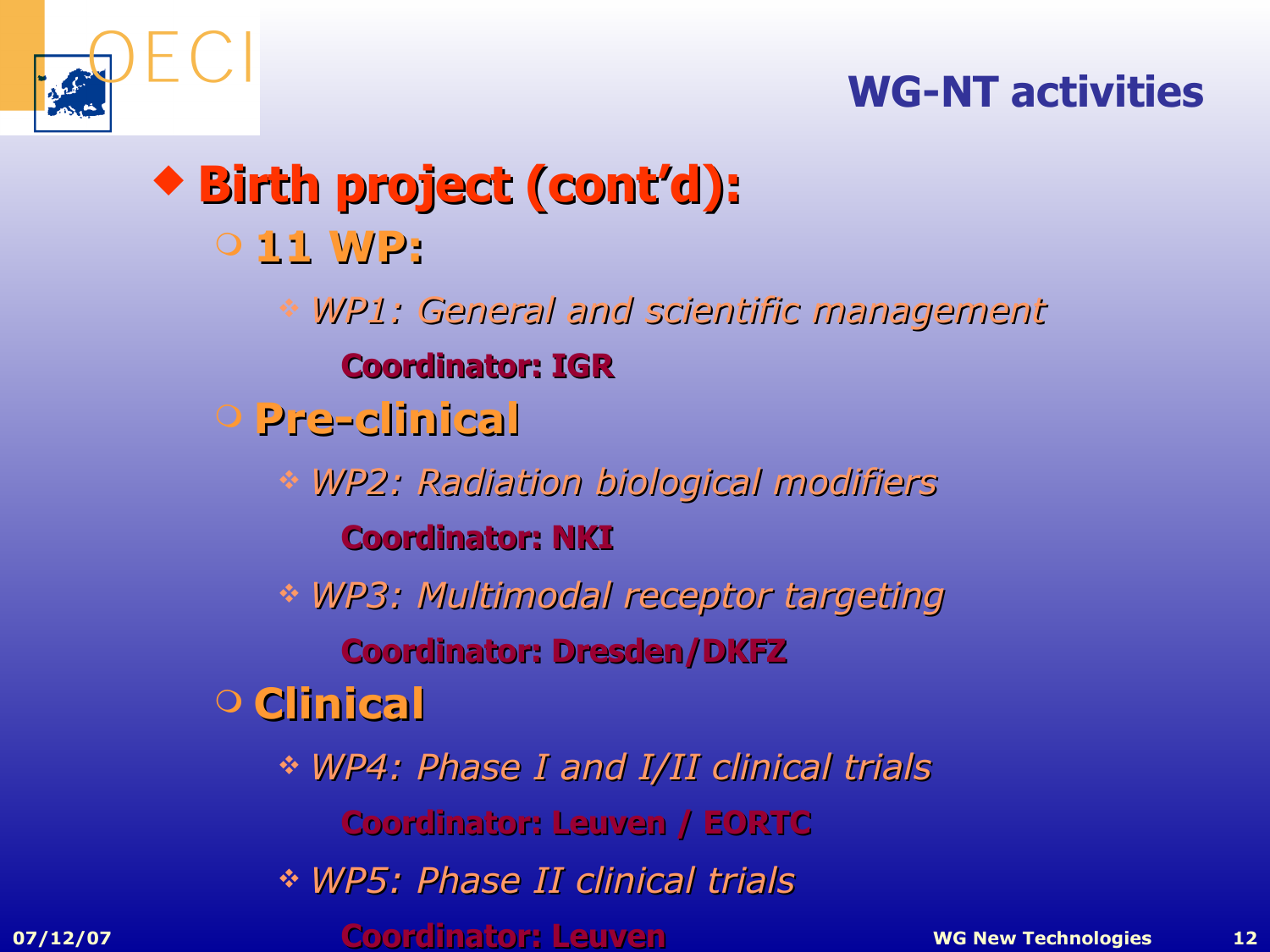

# **Birth projec Birth project (cont'd):**

## **Transversal WP**

*WP6: Optimized radiotherapy & Quality* 

*assurance*

**Coordinator: UCL**

UCL, ESTRO-EQUAL, OECI

 *WP7: Biomarker surrogate endpoints & biomics* **Coordinator: Karolinska** 

 $*$  *WP8: Imaging surrogate endpoints* 

**Coordinator: MAASTRO**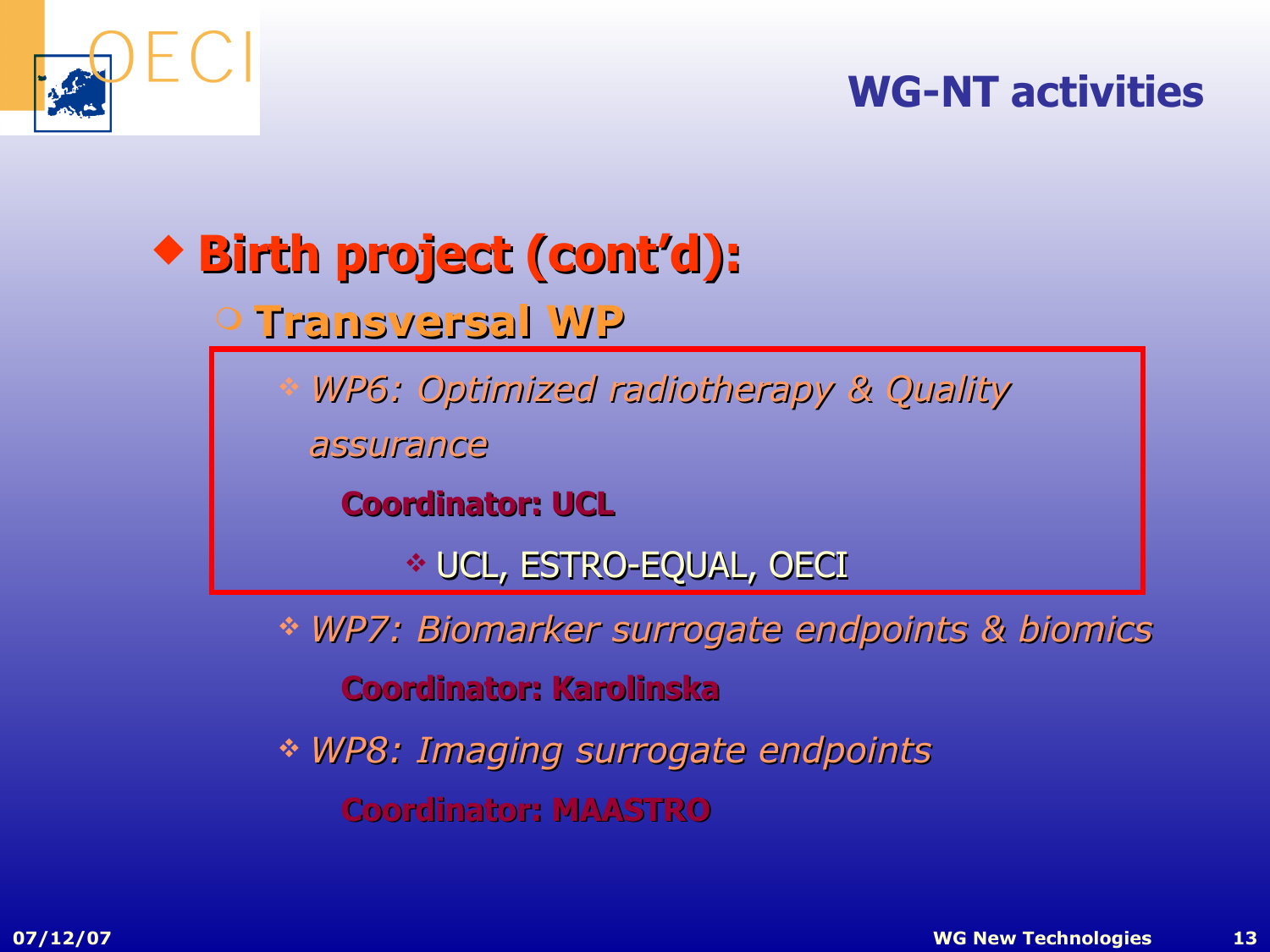

# **Birth projec Birth project (cont'd)**

- **Additional Clinical WP**
	- *WP9: incorporating highly conformal RT in a new strategy for metastati etastatic disease*

#### **Coordinator: Karolinska**

*WP10: Radio-im Radio-immunotherapy*

**Coordinator: Rotterdam** 

**Dissemination**

 $*$  *WP11: Dissemination and education* **Coordinator: ESTRO**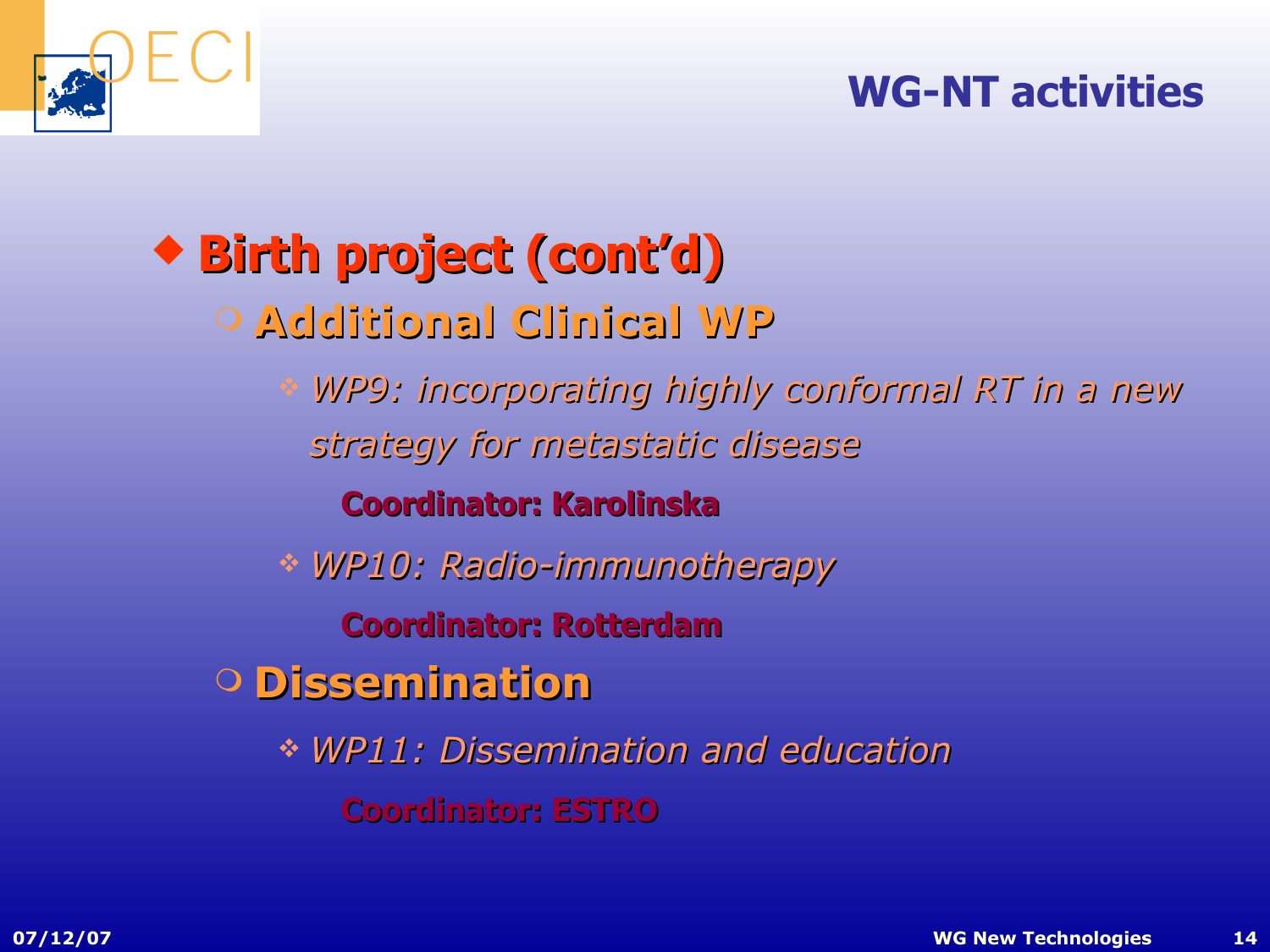



- **Officially recognized for accreditation of Radiotherapy in France**
- **Strong collaboration with PHARMA for radiotherapy QA in function of clinical trials (currently involved in 3 trials)**
	- *Data manager*
	- *External postal-bas tal-based audits for QA*
	- *Clinical Clinical review by web-based upload ed upload of clinical clinical plans*
	- *Strong IT rong IT support*
	- $\cdot$  16 international clinical reviewers and 4 trial *coordinators*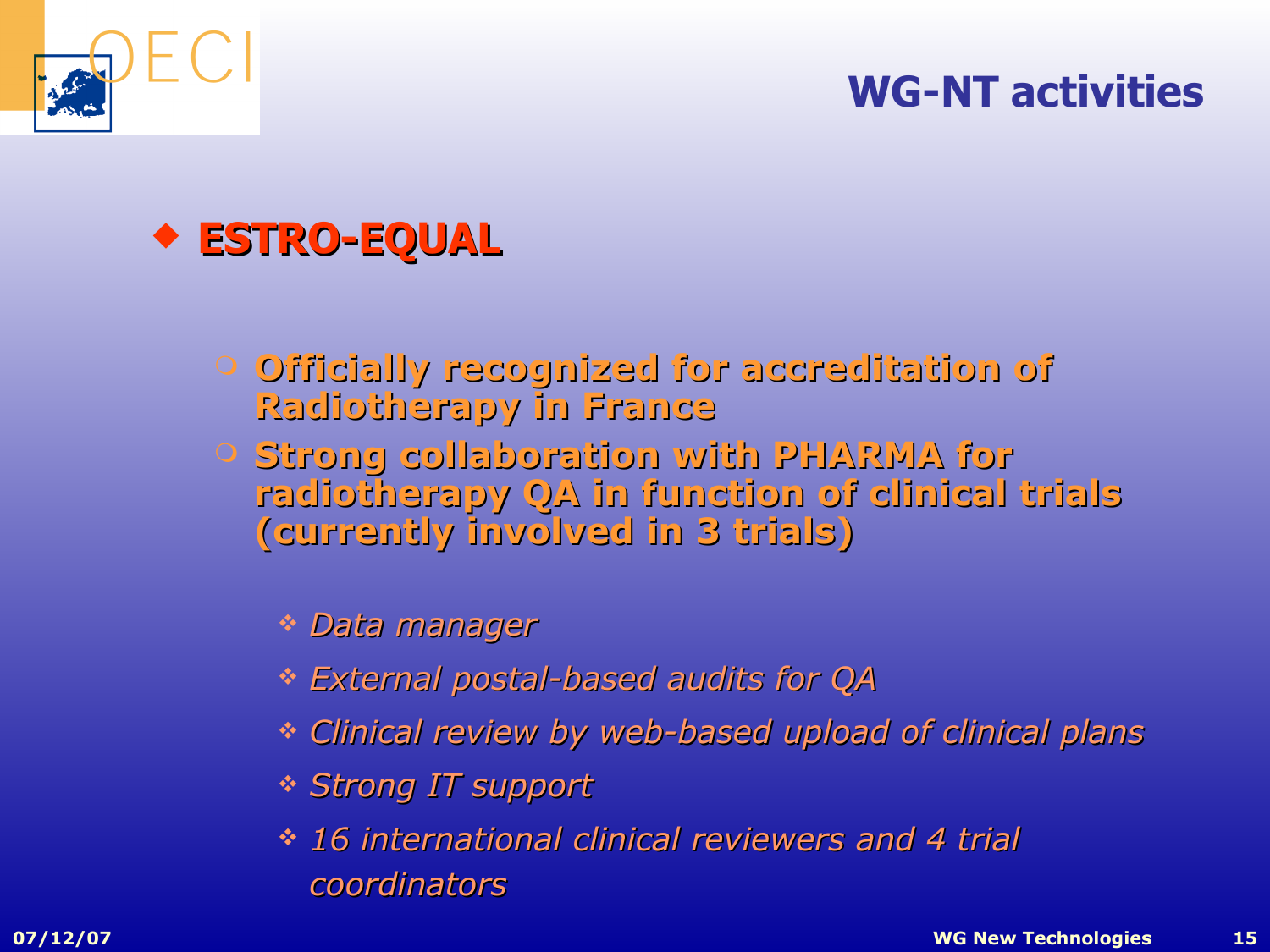

#### **WG-NT SWOT analysis**



- **Existing initiatives (e.g. ESTRO, EORTC) start form specific problem limited to 1 specialization.**
- **OECI has the potential to create a GENERAL INFRASTRUCTURE or FRAMEWORK surpassing/connecting different disciplines**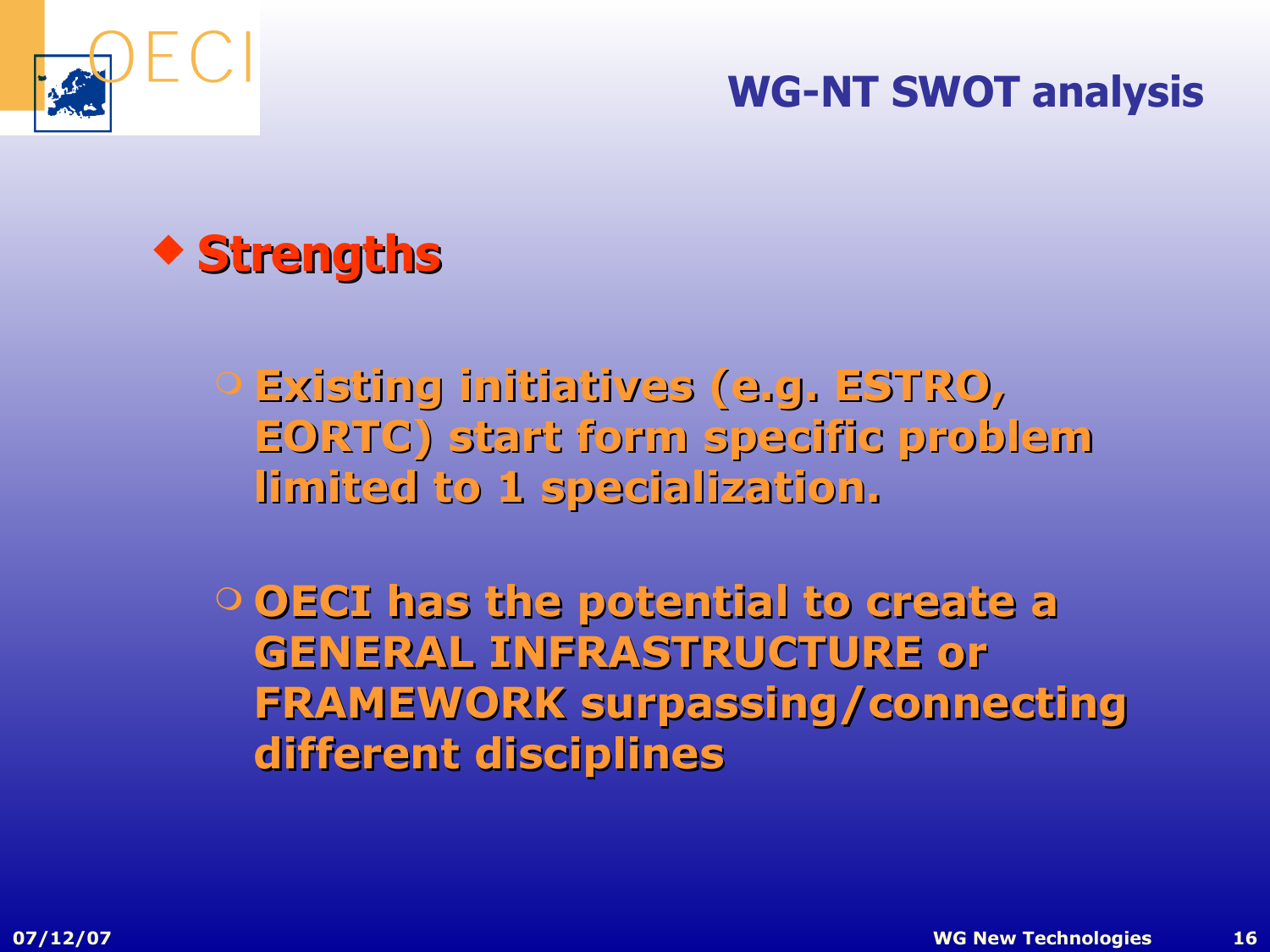

#### **WG-NT SWOT analysis**



#### **O VISIBILITY!!!!**

 **Difficult to explain the direct benefit in motivating potential participa rticipants**

 **OECI is not known in lower levels of Cancer Centres**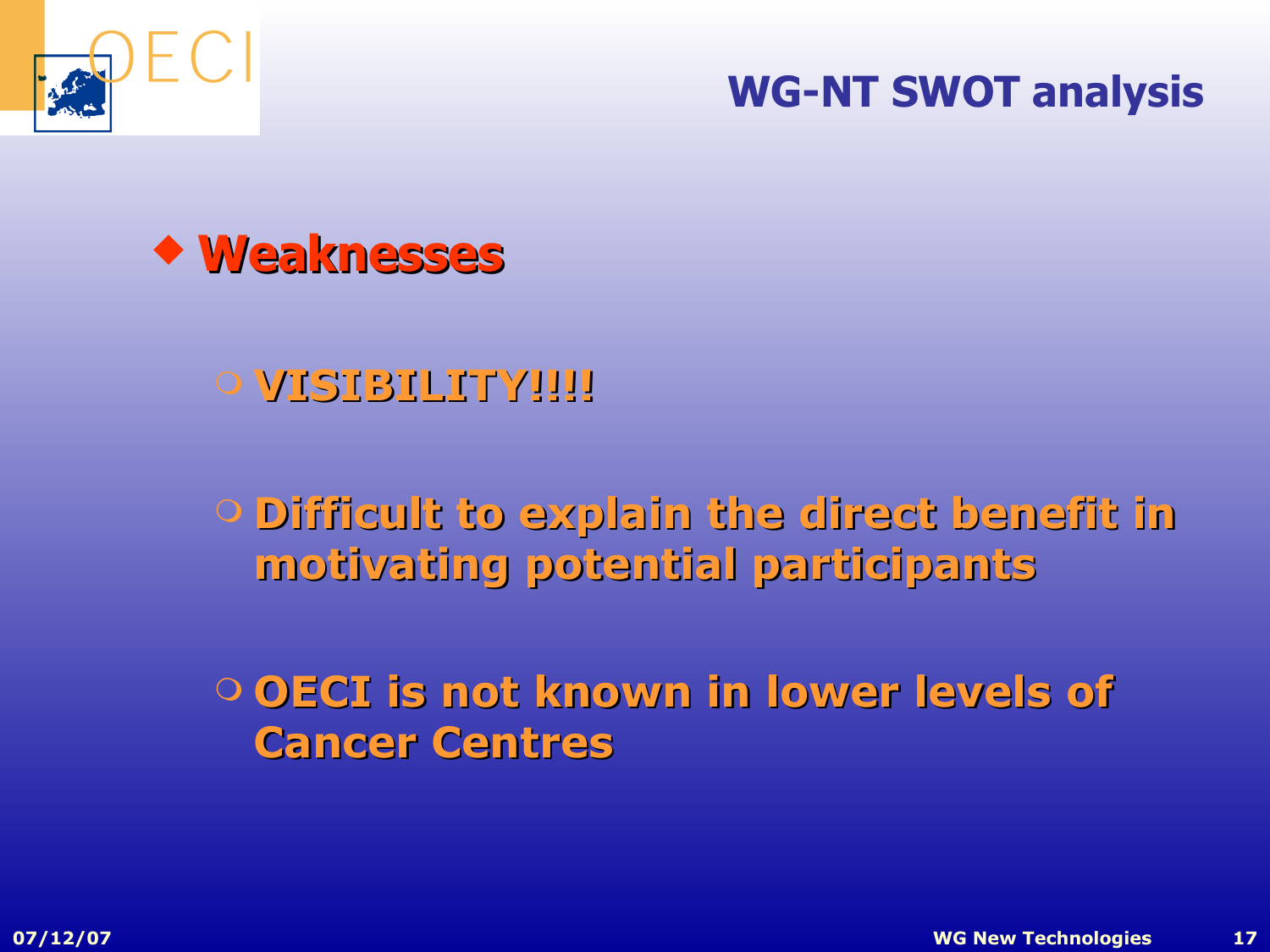

#### **WG-NT SWOT analysis**



**Prophengie an infrastructure for QA of New Technologies from within the network of Cance f Cancer Centres.**

 **not limited to specific disciplines, but surpassing disciplines.**

 **Possibility for labelization/accreditation facilitating clinical trials.**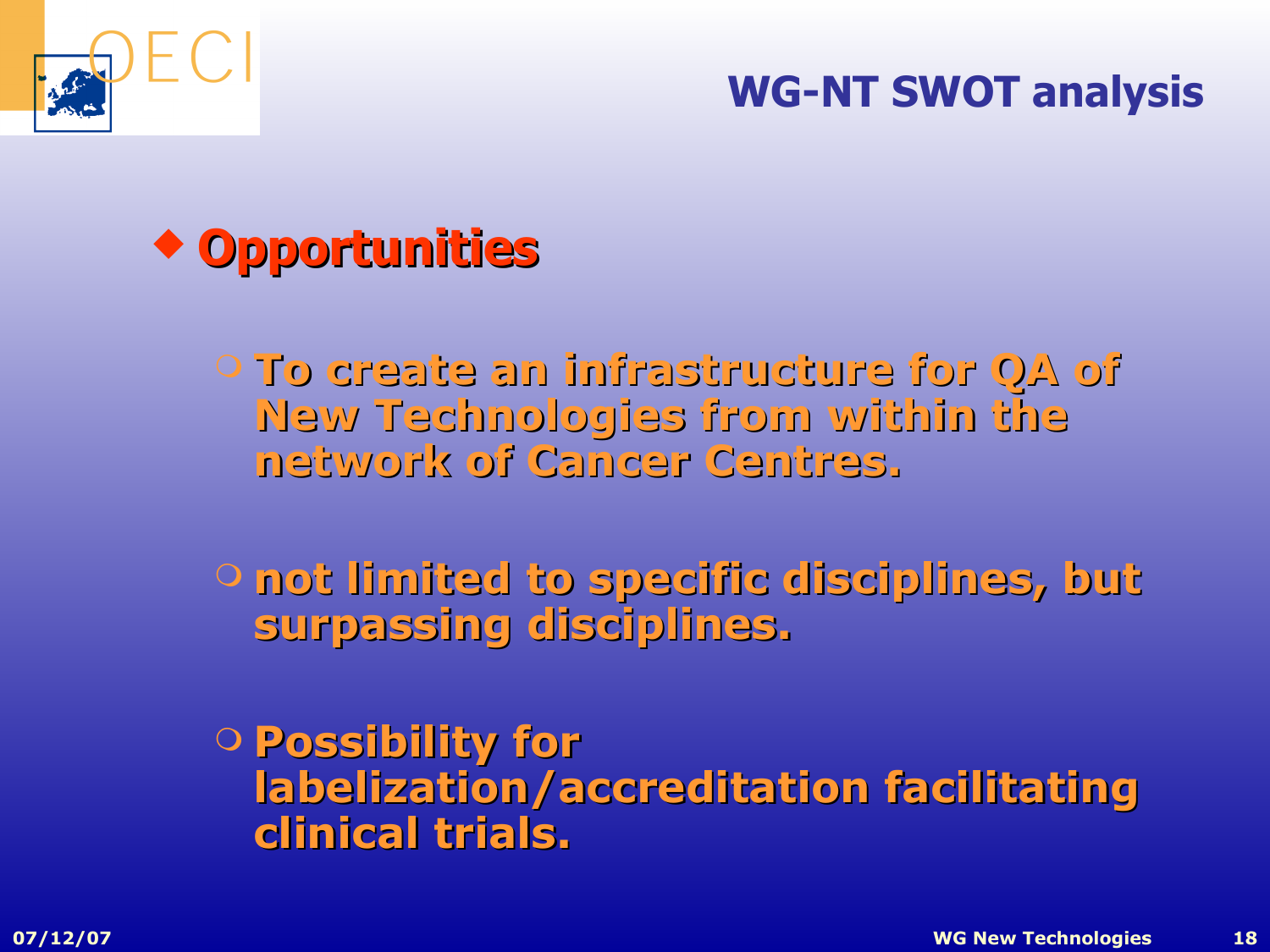





## **Many exist y existing and comparable initiatives exist**

 **A strong request for QA-accreditation exists, especially from PHARMA to harmonize radiotherapy-arm in trials.**  If OECI is not involved now, others **will take the initiative (e.g. ESTRO)**